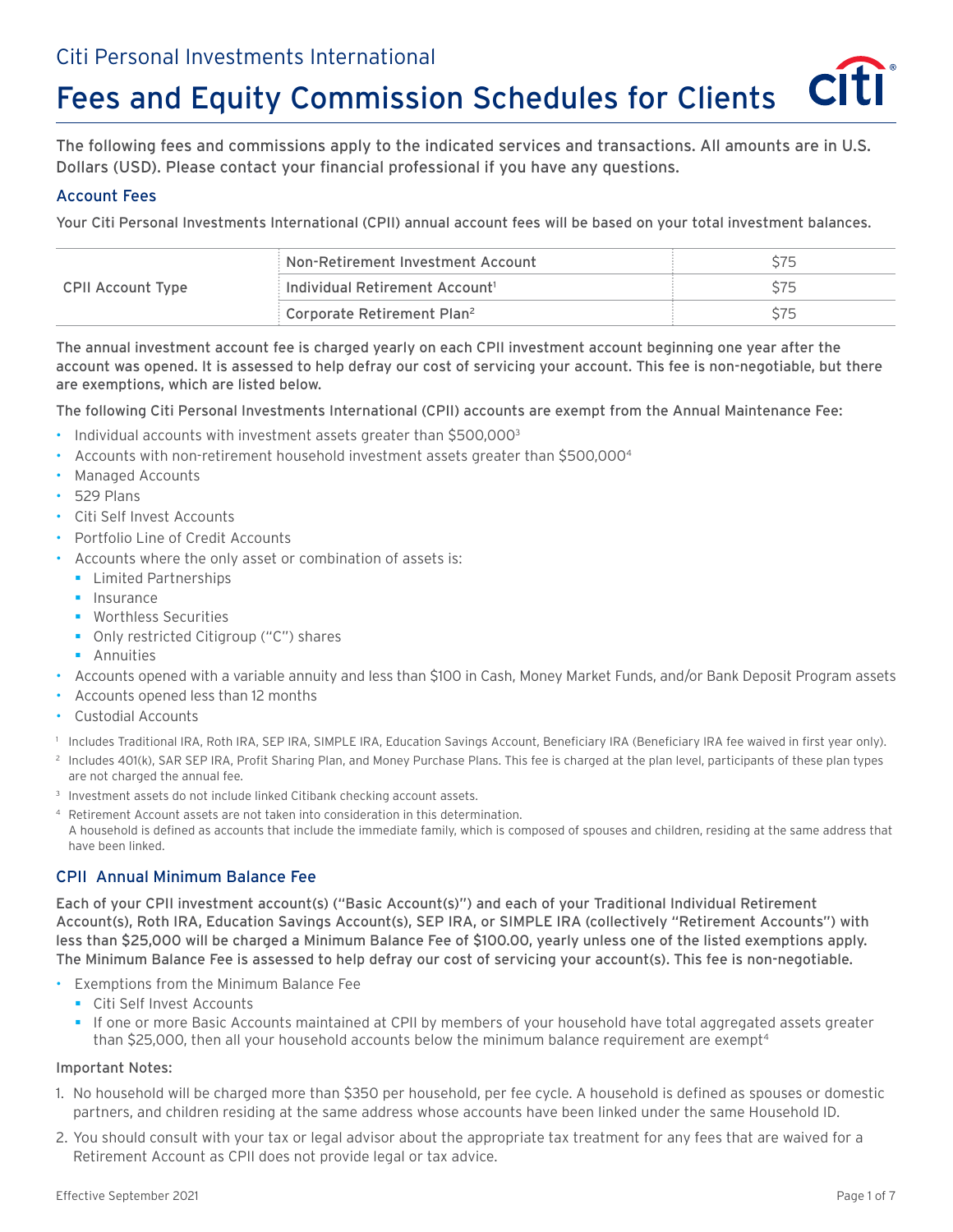### Service Charge Applicable to Stocks, Bonds and Options Transactions

| Service Charge | 5.0C<br>۰ŕ<br>. |
|----------------|-----------------|

### Commission Schedule for Purchase and Sale Transactions through Financial Professional

Stocks, Rights and Warrants Transactions

| <b>Share Price</b> | <b>Transaction Amount</b> | <b>Commission</b> |
|--------------------|---------------------------|-------------------|
| \$1.00 or less     | All                       | 3.00%             |
| Over \$1.00        | \$25,000 or less          | 1.50%             |
|                    | \$25,001 - \$100,000      | 1.00%             |
|                    | \$100,001 and over        | 0.75%             |

### Discounted Commissions for Online Trades

| <b>Share Price</b> | <b>Transaction Amount</b> | <b>Commission</b>                        |
|--------------------|---------------------------|------------------------------------------|
| \$1.00 or less     | ΑIΙ                       | 3.00%                                    |
| Over \$1.00        | ΑII                       | : 0.20%, subject to a minimum of \$29.95 |

# Options Commission Schedules for Clients

### Options Transactions

A. Purchase or Sale of Options priced at under \$1.00 per contract:

| <b>Transaction Amount</b> | Commission*       |
|---------------------------|-------------------|
| Less than \$150           | 22.50% + \$2.00   |
| $$150 - $999.99$          | $11.80\% + $7.50$ |
| \$1,000 - \$9,999.99      | 7.25% + \$52.50   |
| \$10,000 and over         | $7.00\% + $75.00$ |

\*Commission is subject to:

Minimum commission:

| <b>Transaction Amount</b>                     | Commission                                                             |
|-----------------------------------------------|------------------------------------------------------------------------|
| \$30 or less                                  | \$1.15 per contract                                                    |
| $$30.01 - $149.99$                            | \$1.15 per contract or total amount of \$6.50,<br>whichever is greater |
| \$150 and over<br>(IRA or Online trades only) | \$30                                                                   |
| \$150 and over (all other)                    | \$50                                                                   |

### Maximum commission:

| <b>Transaction Amount</b> | Commission                                          |
|---------------------------|-----------------------------------------------------|
| \$150 or less             | The lesser of \$50 or 25% of the transaction amount |
| Over \$150                | 25% of the transaction amount                       |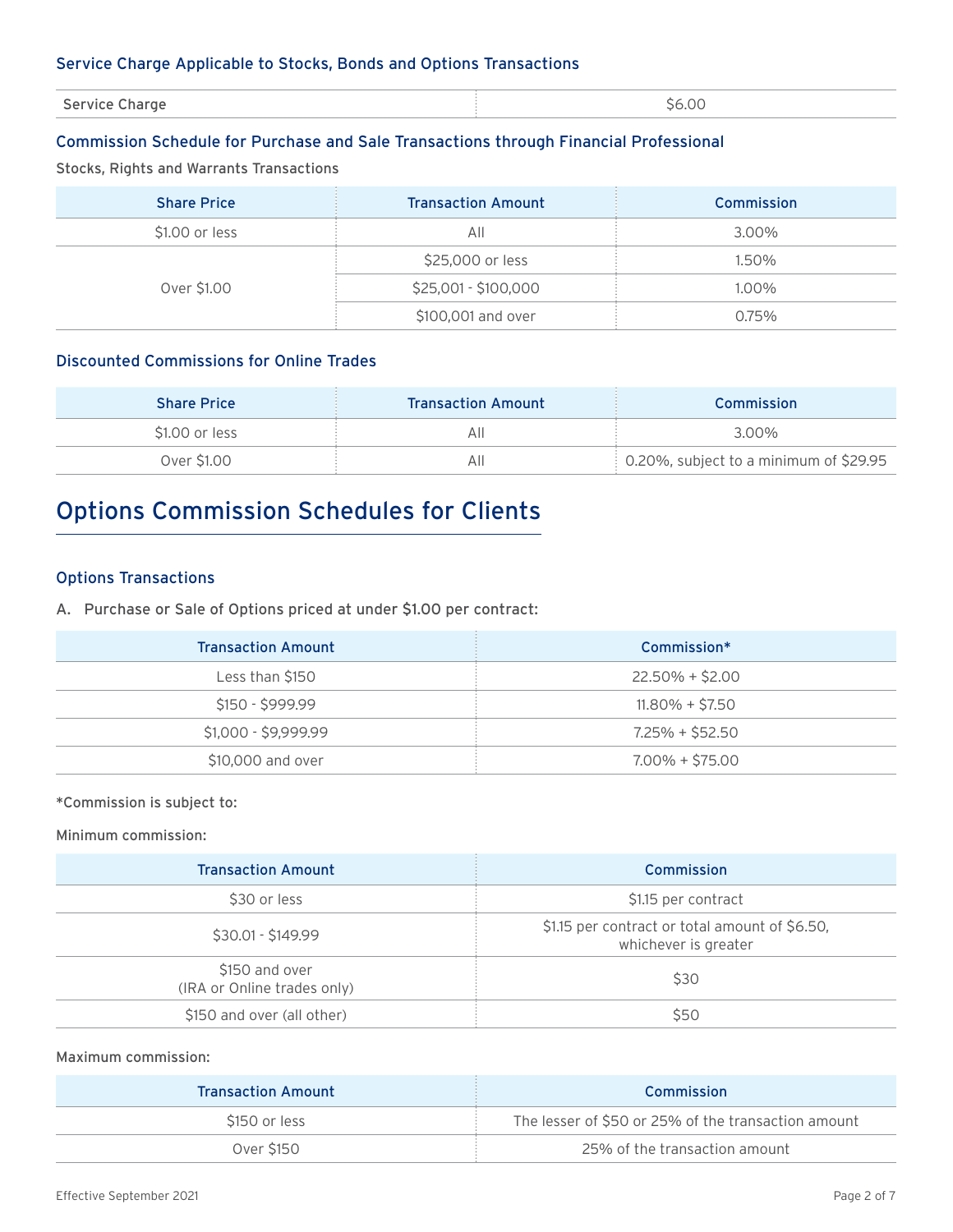### B. Purchase or Sales of Options selling at \$1.00 per contract and above:

The commission applied will be the lesser of the Basic Commission or the Alternate Commission, subject to Minimum and Maximum Commission amounts.

### Basic Commission = Transaction Amount Commission + Number of Contracts Commission

#### Transaction Amount Alternate Commission

| <b>Transaction Amount</b> | <b>Commission</b> |
|---------------------------|-------------------|
| Less than \$500           | $1.70\% + $22.50$ |
| \$500 - \$2,499.99        | $1.70\% + $30.00$ |
| \$2,500 - \$4,999.99      | $1.35\% + $43.00$ |
| \$5,000 - \$9,999.99      | $1.18\% + $50.00$ |
| \$10,000 - \$19,999.99    | $1.15\% + $75.00$ |
| \$20,000 and over         | $1.00\% + $95.00$ |

#### Number of Contracts Alternate Commission

| <b>Number of Contracts</b> | <b>Commission per Contract</b> |
|----------------------------|--------------------------------|
|                            | \$7.250                        |
| $2 - 10$                   | \$7.750                        |
| $11 - 50$                  | \$6.550                        |
| 51 and over                | \$5.425                        |

Alternate Commission = Transaction Amount Alternate Commission + Number of Contracts Alternate Commission

### Transaction Amount Alternate Commission

| <b>Transaction Amount</b> | Commission         |
|---------------------------|--------------------|
| Less than \$2,500         | $1.75\% + $25.00$  |
| \$2,500 - \$4,999.99      | $1.40\% + $38.00$  |
| \$5,000 - \$19,999.99     | $1.25\% + $57.00$  |
| \$20,000 and over         | $0.9995% + $95.00$ |

### Number of Contracts Alternate Commission

| <b>Number of Contracts</b> | <b>Commission per Contract</b> |
|----------------------------|--------------------------------|
|                            | \$8.000                        |
| $2 - 10$                   | \$7.775                        |
| $11 - 50$                  | \$6.500                        |
| 51 and over                | \$5.450                        |

Note: The Minimum Commission for IRA and Online trades is \$30. For all other trades, the minimum commission is \$50. The Maximum Commission is \$84 per contract and will not exceed 25% of the transaction amount.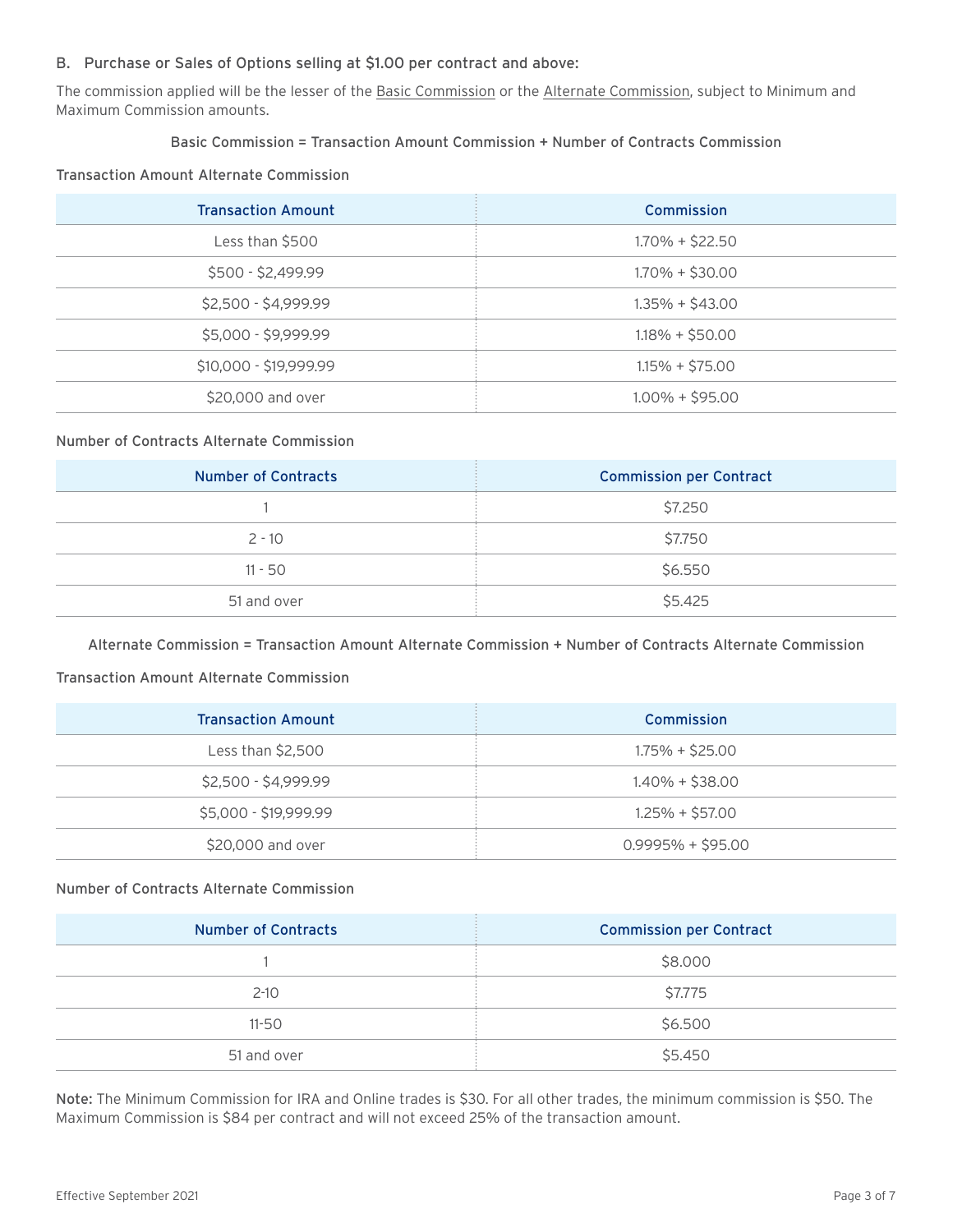### C. Exercise Of Stock Options\*

When options contracts are exercised or assigned, commissions will be assessed as if the underlying stocks were bought/sold through a financial professional (see table below).

| <b>USD Share Price</b>  | <b>Total Principal Value of USD</b> | <b>Percentage Commission</b> |
|-------------------------|-------------------------------------|------------------------------|
| Equal to \$1.00 or less | All                                 | 3.00%                        |
| Over \$1.00             | $0 - 25,000$                        | 1.50%                        |
|                         | 25,001 - 100,000                    | 1.00%                        |
|                         | 100,001 and over                    | 0.75%                        |

\* Includes purchase and sale of stocks as a result of the exercise of stock options.

The terms, fees and conditions of accounts, products, programs and services are subject to change. Additional fees may apply. Some of the fees listed above may be negotiated, waived or reduced at the discretion of CPII.

### Contact your financial professional for more information.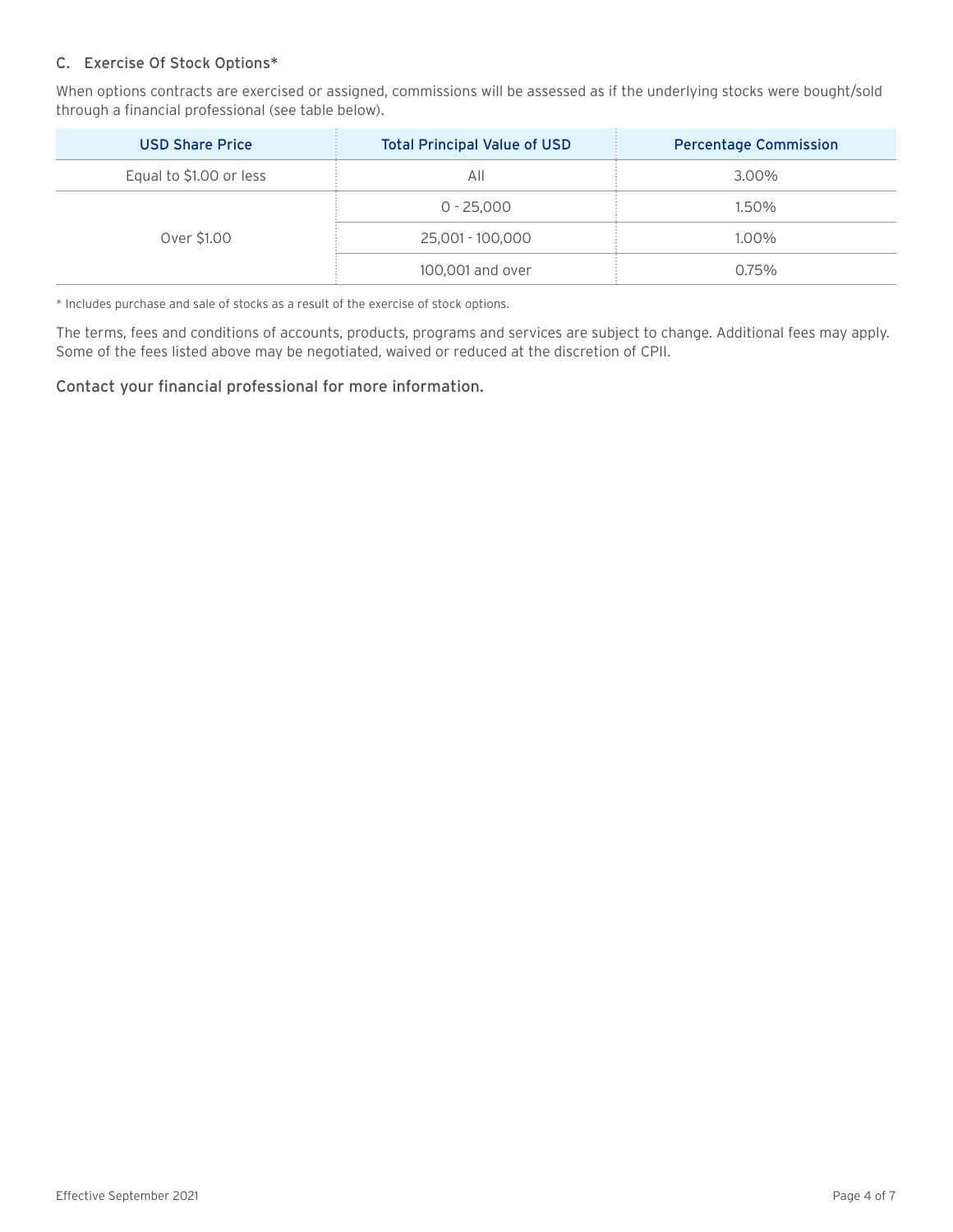### Fixed Income Commission Schedules for Clients

The following represents the Fixed Income commission schedule. As these rates may be reviewed and updated from time to time, please check the current grid before placing a trade. Please note that CGMI may charge below the minimum in limited circumstances (subject to negotiation and internal oversight) and may exceed the stated maximum sales credit rates in rare and exceptional circumstances, such as instances of severe market stress and extremely limited liquidity, and closely monitors any such cases.

| <b>Maturity</b>                                               | Minimum S/C*                                                                          | Maximum S/C                      |
|---------------------------------------------------------------|---------------------------------------------------------------------------------------|----------------------------------|
|                                                               | Treasury Securities and Agency Securities (Use Call Date as Tenor for Callable Bonds) |                                  |
| Bills and Discount Notes (Calculated off the Discount Margin) |                                                                                       |                                  |
| $0 - 4$ months                                                | 1 <sub>bp</sub>                                                                       | 5 bps                            |
| 4+ months - 6 months                                          | 2 bp                                                                                  | 10 bps                           |
| 6+ months - 1 year                                            | 3 bp                                                                                  | 15 bps                           |
| <b>Bonds</b>                                                  |                                                                                       |                                  |
| $0 - 1$ year                                                  | $1/8$ pt                                                                              | 1/4 pt. or 1% whichever is lower |
| $1+$ year - 3 years                                           | $1/8$ pt                                                                              | 3/8 pt. or 1% whichever is lower |
| 3+ years - 7 years                                            | $1/8$ pt                                                                              | 1/2 pt. or 1% whichever is lower |
| 7+ years - 10 years                                           | $1/8$ pt                                                                              | 3/4 pt. or 1% whichever is lower |
| 10+ years - 20 years                                          | $1/4$ pt                                                                              | 1 pt. or 1% whichever is lower   |
| 20+ years - longer                                            | $1/4$ pt                                                                              | 2 pt. or 1% whichever is lower   |

| Mortgage Backed, Municipals, CDs and Corporate Bonds (Use Call Date as Tenor)<br><b>Bonds</b> |          |                                   |
|-----------------------------------------------------------------------------------------------|----------|-----------------------------------|
|                                                                                               |          | $0 - 1$ year                      |
| $1+$ year - 3 years                                                                           | $1/8$ pt | 3/4 pt. or 1% whichever is lower  |
| 3+ years - 7 years                                                                            | $1/4$ pt | 1 pt. or 1% whichever is lower    |
| 7+ years - 10 years                                                                           | $1/4$ pt | 11/2 pt. or 1% whichever is lower |
| 10+ years - longer                                                                            | $1/2$ pt | 2 pt. or 2% whichever is lower    |
|                                                                                               |          |                                   |

| Emerging Markets, International and Preferreds with Par = 1000 |          |                                 |
|----------------------------------------------------------------|----------|---------------------------------|
| $0 - 5$ vears                                                  | $1/4$ pt | 1 pt. or 2% whichever is lower  |
| 5+ years - longer                                              | $1/4$ pt | 2 pts. or 2% whichever is lower |

\*Subject to \$10 minimum charge per transaction.

### Mutual Funds, Money Market Funds, Structured Notes, and Alternative Investments

Applicable fees vary and are available in individual prospectuses and offering materials.

### Foreign Exchange (FX)

Foreign Exchange Trades up to \$100,000 that are systemically entered on the trading platform may be charged up to 145 basis points. Fees may also vary based on notional, tenor and other conditions, including manual handling.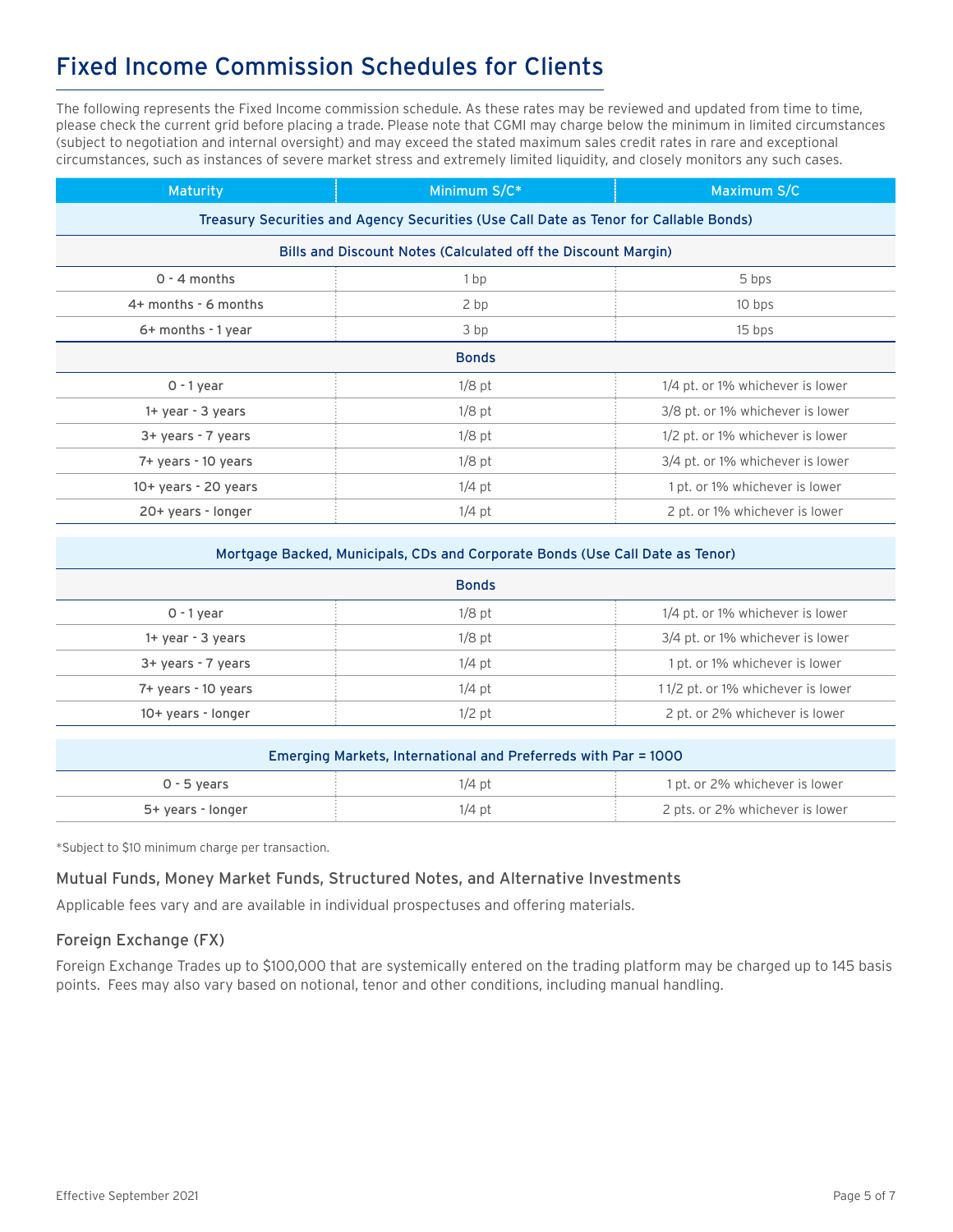# Securities-Based Lending Regulation T Pricing Schedules for Clients

### Non-Purpose Loans Costs

| <b>Standard Pricing Tier</b> | <b>Total Cost</b> |
|------------------------------|-------------------|
| \$25,000 - \$99,999          | 4.75              |
| \$100,000 - \$499,999        | 3.50              |
| \$500,000 - \$999,999        | 2.40              |
| $$1,000,000+$                | 2.01              |

### Margin Loans Costs

| <b>Standard Pricing Tier</b> | <b>Total Cost</b> |
|------------------------------|-------------------|
| Under \$10,000               | 8.25              |
| \$10,000 - \$24,999          | 7.75              |
| \$25,000 - \$49,999          | 7.25              |
| \$50,000 - \$74,999          | 6.75              |
| \$75,000 - \$99,999          | 6.25              |
| \$100,000 - \$499,999        | 5.75              |
| \$500,000 - \$999,999        | 5.25              |
| \$1,000,000 - \$4,999,999    | 5.00              |
| \$5,000,000 - \$9,999,999    | 4.75              |
| \$10,000,000+                | 4.25              |

Note: In certain circumstances, exceptions to the standard pricing may be made for CPII customers.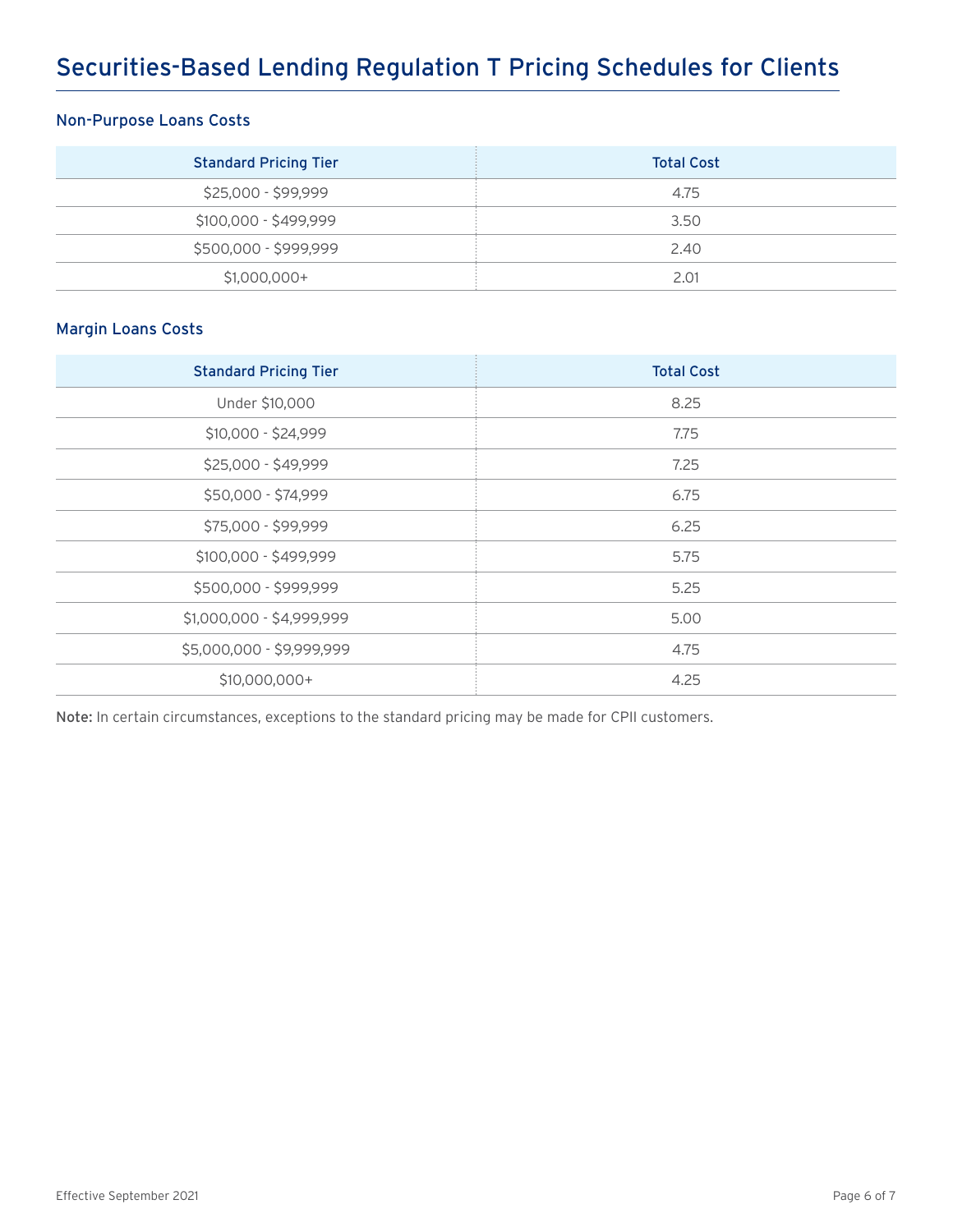### Regulation U Loan Costs

The interest rate charged for Regulation U loans (the "Citi Loan Rate") equals the benchmark interest rate ("Reference Rate") plus the relevant Citi Spread (see below), which decreases based on the applicable Standard Pricing Tier as the amount borrowed increases. The Citi Spread is generally fixed for each Standard Pricing Tier but may be negotiable based on aggregate household balances and other considerations, such as loan amount.

The Reference Rate is LIBOR, and the available tenors are 1, 3, 6 or 12 months.

(Note: Effective December 31, 2021, LIBOR is set to be replaced by a new benchmark interest rate, which will be the Reference Rate going forward; the length and number of available tenors are also subject to change.)

### LIBOR 1, 3, 6 or 12 months + Citi Spread = Citi Loan Rate

| <b>Standard Pricing Tier</b> | <b>Citi Spread</b> |
|------------------------------|--------------------|
| 100,000 to 249,999           | 2.50               |
| 250,000 to 499,999           | 2.15               |
| 500,000 to 749,999           | 1.90               |
| 750,000 to 999,999           | 1.80               |
| 1,000,000 to 4,999,999       | 1.70               |
| Over 5,000,000               | 1.60               |

Investment products and services are provided by Citi Personal Investments International ("CPII"), a business of Citigroup Inc., which offers securities through Citigroup Global Markets Inc. ("CGMI"), member FINRA and SIPC, an investment advisor and broker-dealer registered with the Securities and Exchange Commission. Investment accounts are carried by Pershing LLC ("Pershing"), member FINRA, NYSE, and SIPC. Insurance products and services are offered through Citigroup Life Agency LLC ("CLA"). In California, CLA does business as Citigroup Life Insurance Agency, LLC (license number 0G56746). Citibank, N.A., CGMI, and CLA are affiliated companies under common control of Citigroup Inc.

All credit products are subject to credit approval. Portfolio-Based Loans (Purpose and Non-Purpose Loans) are provided by Citibank, N.A. Margin Loans (Purpose) and Portfolio Line of Credit (Non-Purpose) are provided by Pershing LLC through Citigroup Global Markets Inc.

### INVESTMENT AND INSURANCE PRODUCTS: • NOT FDIC INSURED • NOT A BANK DEPOSIT • NOT INSURED BY ANY GOVERNMENT FEDERAL AGENCY • NO BANK GUARANTEE • MAY LOSE VALUE

Transactions may be executed outside of your country and without any participation from any Citigroup or Citibank subsidiary, branch or affiliate in your country. Some products may not be registered with the financial regulatory body of your country, nor may they be governed or protected by the laws and regulations of your country. Products and services offered by Citigroup and its affiliates are subject to the applicable local laws and regulations of the jurisdiction where they are booked and offered. Not all accounts, products, and services as well as pricing are available in all jurisdictions or to all customers. Your country of citizenship, domicile, or residence may have laws, rules, and regulations that govern or affect your application for and use of our accounts, products and services, including laws and regulations regarding taxes, exchange and/or capital controls.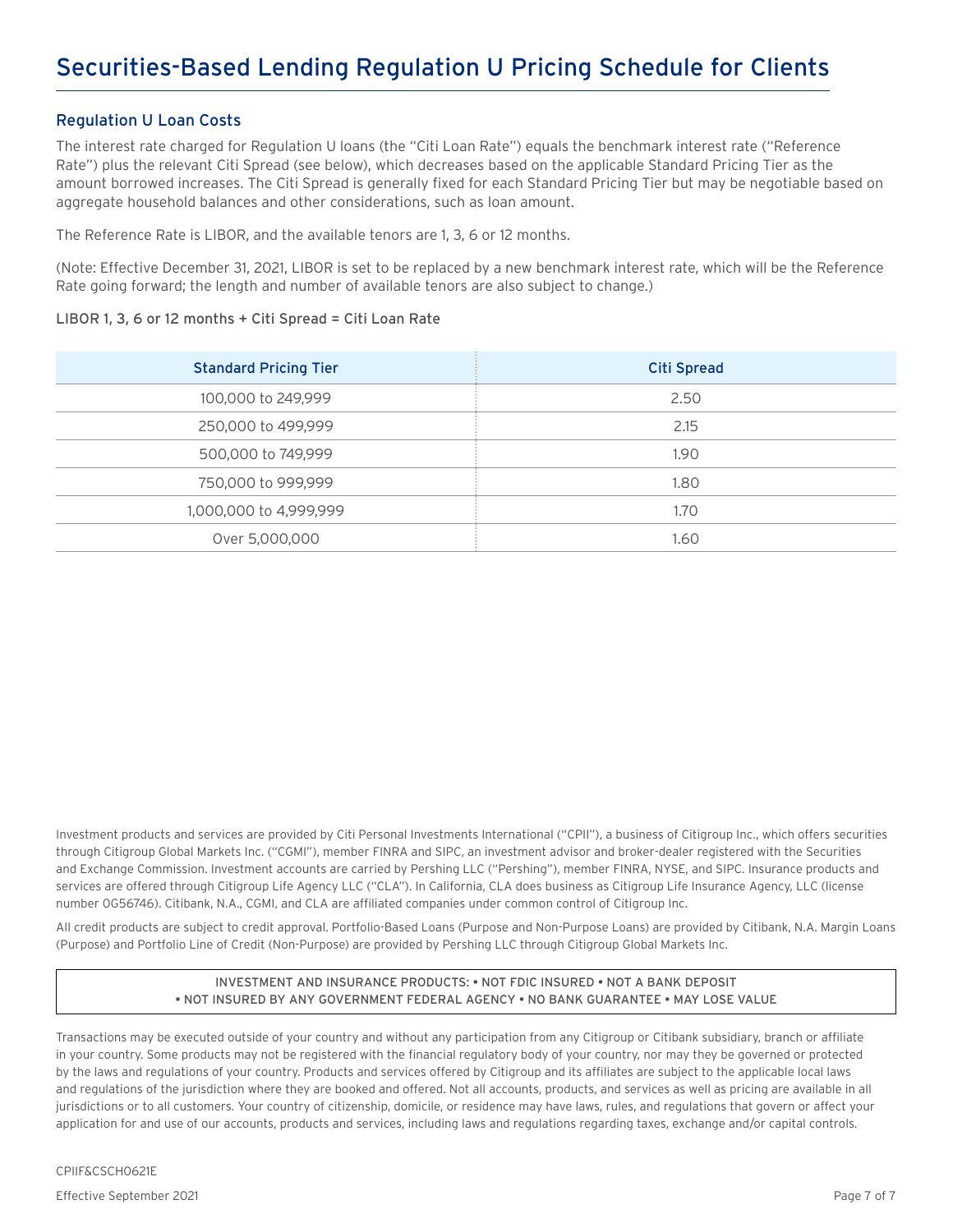# Listas de Cargos y Comisiones de Renta Variable para Clientes

Los siguientes cargos y comisiones aplican a las transacciones y los servicios indicados. Todos los montos en dólares estadounidenses (USD). Comuníquese con su ejecutivo financiero si tiene alguna pregunta.

### Comisiones de cuentas

Las comisiones anuales de cuentas Citi Personal Investments International (CPII) se basan en sus saldos totales de inversiones.

|                  | : Cuenta de inversión que no es de retiro |      |
|------------------|-------------------------------------------|------|
| CPII Cuenta Tipo | $\pm$ Cuenta individual de retiro $^1$    |      |
|                  | : Plan corporativo de retiro <sup>2</sup> | \$75 |

La comisión anual de cuentas de inversión se cobra anualmente a cada cuenta de inversión de CPII a partir de un año después de la apertura de la cuenta. Se cobra para ayudar a cubrir nuestros costos de mantenimiento de su cuenta. Esta comisión no es negociable, pero hay excepciones; las cuales se indican abajo. Plan corporativo de retiro<sup>s</sup> 575<br>
Signistica de la apertura de la cuenta de inversión se cobra anualmente a cada cuenta de inversión de CPII a partir de un año<br>
septis de la apertura de la cuenta. Se cobra para a valoria

La Comisión Anual por Mantenimiento está exonerada para las siguientes cuentas de Citi Personal Investments International (CPII):

- Cuentas individuales con activos de inversión que superan los \$500,0003
- Cuentas con activos de inversión del hogar que no sean de retiro y que superan los \$500,0004
- Cuentas administradas
- Planes 529
- Cuentas de Citi Self Invest
- Cuentas de la cartera de línea de crédito
- Cuentas en las que el único activo o combinación de activos es:
- § Sociedades Limitadas
	- Seguros
	- Títulos sin valor
	- § Solo acciones restringidas de Citigroup ("C")
	- § Anualidades
- Cuentas abiertas con una anualidad variable y menos de \$100 en efectivo, fondos del mercado monetario y/o programas de depósitos bancarios
- Cuentas abiertas hace menos de 12 meses
- Cuentas de custodia
- 1 Incluye cuentas IRA tradicionales, IRA Roth, IRA SEP, IRA SIMPLE, Cuenta de ahorros para la educación, IRA para beneficiario (la comisión de las cuentas IRA para beneficiario solo se exime durante el primer año).
- 2 Incluye planes 401(k), IRA SAR SEP, Plan de reparto de utilidades y planes de contribución definida. La comisión se cobra a nivel del plan, no se cobra la comisión anual a los participantes de este tipo de planes.
- 3 Los activos de inversiones no incluyen activos de cuentas de cheques vinculadas de Citibank.
- 4 Para este cálculo no se toman en cuenta los activos de cuentas de retiro. Un hogar se define como las cuentas que incluyen a la familia directa, la cual se compone de los cónyuges y los hijos que residen en el mismo domicilio vinculado a las cuentas.

### Comisión anual de CPII por saldo mínimo

Se cobrará a cada cuenta de inversión de CPII ("Cuenta básica") y cada cuenta individual de retiro tradicional, IRA Roth, Cuenta de ahorro para la educación, IRA SEP o IRA SIMPLE (en conjunto "cuentas de retiro") con menos de \$25,000 una comisión por saldo mínimo de \$100.00 al año salvo que aplique una de las exenciones indicadas. La cuota por saldo mínimo se cobra para ayudar a cubrir nuestros costos de mantenimiento de la cuenta. Esta comisión no es negociable.

- Exenciones de la comisión por saldo mínimo
- Cuentas de Citi Self Invest
	- § Si los miembros de su hogar tienen una o más Cuentas Básicas en CPII cuyos activos sumados superan los \$25,000, todas las cuentas del hogar que no alcanzan el requisito de saldo mínimo quedan eximidas<sup>4</sup>

### Notas Importantes:

- 1. No se cobrará a ningún hogar más de \$350 de comisiones por hogar en cada ciclo. Un hogar se conforma con los cónyuges o parejas de hecho y los hijos que residen en el mismo domicilio cuyas cuentas fueron vinculadas con el mismo ID del hogar.
- 2. Debe consultar a su asesor legal o fiscal sobre el régimen fiscal correspondiente a las comisiones que se eximen para las cuentas de retiro ya que CPII no ofrece asesoramiento legal ni fiscal.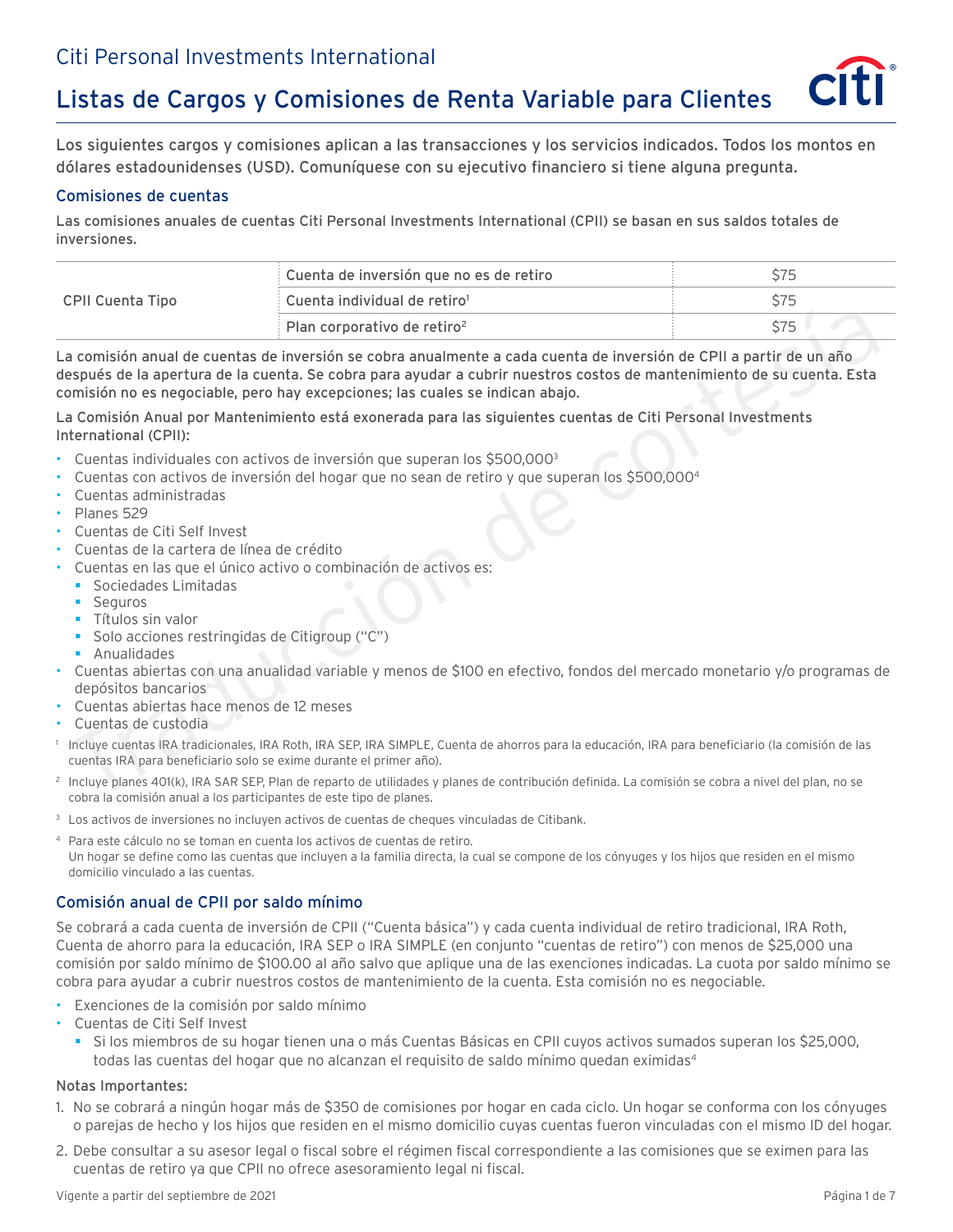### Cargo por Servicio Aplicable a Transacciones de Acciones, Bonos y Opciones

| Cargo por Servicio | \$6.00 |  |
|--------------------|--------|--|
|                    |        |  |
|                    |        |  |

### Lista de Comisiones por Transacciones de Compras y Ventas a través de un Ejecutivo Financiero

Transacciones de Acciones, Derechos y Warrants

| Precio de la Acción | Monto de la Transacción | <b>Comisión</b> |
|---------------------|-------------------------|-----------------|
| $$1.00$ o menos     | Todos                   | 3.00%           |
| Más de \$1.00       | \$25,000 o menos        | 1.50%           |
|                     | \$25,001 - \$100,000    | 1.00%           |
|                     | \$100,001 y más         | 0.75%           |

### Comisiones con Descuento para Transacciones por Internet

| Precio de la Acción | Monto de la Transacción | <b>Comisión</b>                      |
|---------------------|-------------------------|--------------------------------------|
| \$1.00 o menos      | Todos                   | 3.00%                                |
| Más de \$1.00       | Todos                   | 0.20%, sujeto a un mínimo de \$29.95 |

### Listas de Comisiones por Opciones para Clientes

### Transacciones de Opciones

|                                                                                                                | \$100,001 y más         | 0.75%                                |
|----------------------------------------------------------------------------------------------------------------|-------------------------|--------------------------------------|
| Comisiones con Descuento para Transacciones por Internet                                                       |                         |                                      |
| Precio de la Acción                                                                                            | Monto de la Transacción | Comisión                             |
| \$1.00 o menos                                                                                                 | Todos                   | 3.00%                                |
| Más de \$1.00                                                                                                  | Todos                   | 0.20%, sujeto a un mínimo de \$29.95 |
| <b>Transacciones de Opciones</b><br>A. Compra o Venta de Opciones cotizadas por debajo de \$1.00 por contrato: |                         |                                      |
| Monto de la Transacción                                                                                        |                         | Comisión*                            |
| Menos de \$150<br>$22.50\% + $2.00$                                                                            |                         |                                      |
| \$150 - \$999.99<br>$11.80\% + $7.50$                                                                          |                         |                                      |
| \$1,000 - \$9,999.99<br>$7.25\% + $52.50$                                                                      |                         |                                      |
| \$10,000 y más                                                                                                 |                         | $7.00\% + $75.00$                    |
| *La comisión está sujeta a:                                                                                    |                         |                                      |

Comisión mínima:

| Monto de la Transacción                                   | Comisión                                                                  |
|-----------------------------------------------------------|---------------------------------------------------------------------------|
| \$30 o menos                                              | \$1.15 por contrato                                                       |
| $$30.01 - $149.99$                                        | \$1.15 por contrato o monto total de \$6.50,<br>el monto que sea superior |
| \$150 y más<br>(IRA y operaciones por Internet solamente) | \$30                                                                      |
| \$150 y más (todas las demás)                             | \$50                                                                      |

### Comisión máxima:

| Monto de la Transacción | <b>Comisión</b>                                                |
|-------------------------|----------------------------------------------------------------|
| \$150 o menos           | El monto menor entre \$50 o 25%<br>del monto de la transacción |
| Más de \$150            | 25% del monto de la transacción                                |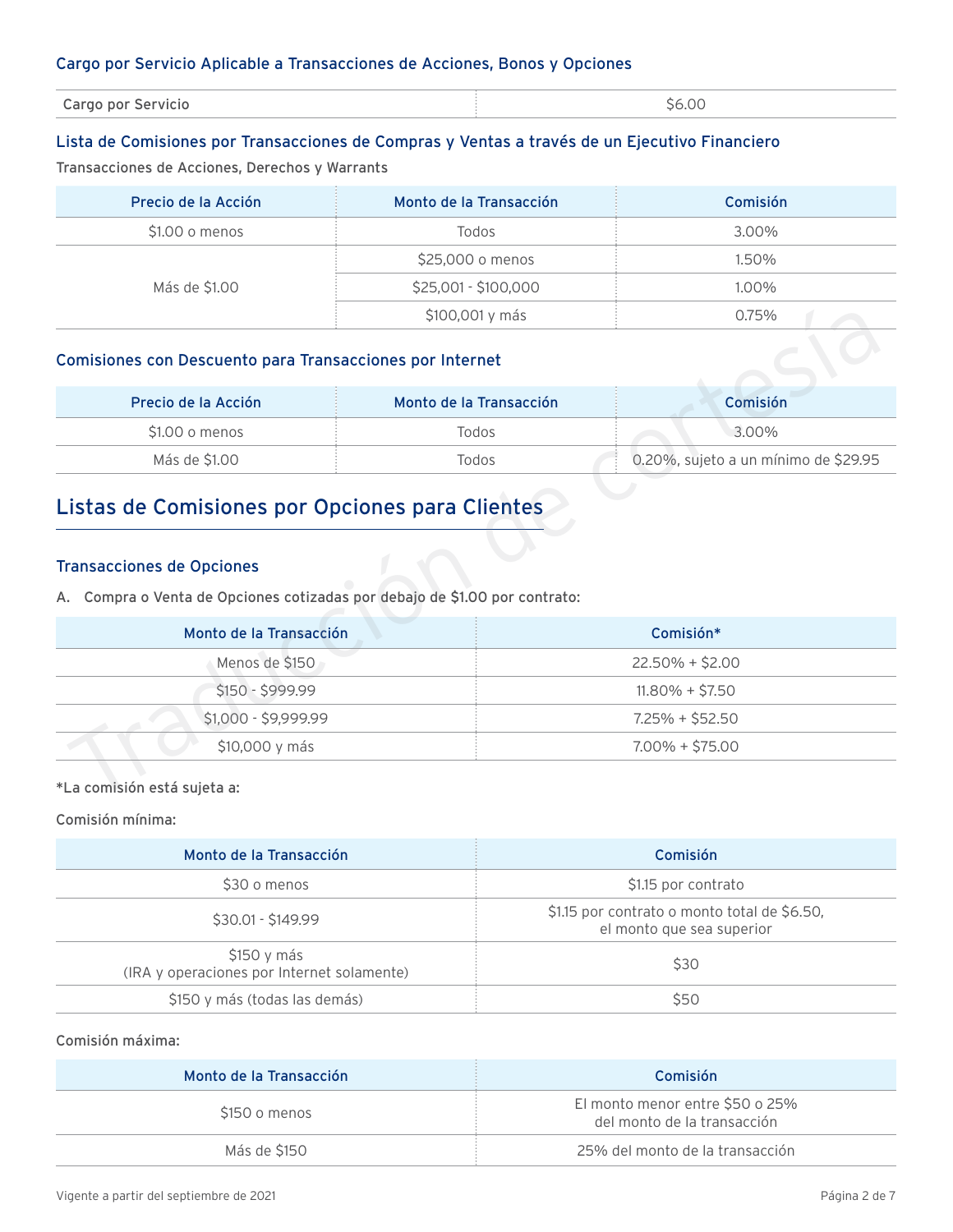### B. Compra o Venta de Opciones cotizadas a \$1.00 o más por contrato:

La comisión que se aplica será la menor entre la Comisión Básica y la Comisión Alterna, sujeta a los montos de Comisión Máxima y Mínima.

### Comisión Básica = Comisión por Monto de la Transacción + Comisión por Cantidad de Contratos

### Comisión Alterna por Monto de la Transacción

| Monto de la Transacción | Comisión          |
|-------------------------|-------------------|
| Menos de \$500          | $1.70\% + $22.50$ |
| $$500 - $2,499.99$      | $1.70\% + $30.00$ |
| \$2,500 - \$4,999.99    | $1.35\% + $43.00$ |
| \$5,000 - \$9,999.99    | $1.18\% + $50.00$ |
| \$10,000 - \$19,999.99  | $1.15\% + $75.00$ |
| \$20,000 y más          | $1.00\% + $95.00$ |

### Comisión Alterna por Cantidad de Contratos

| \$5,000 - \$9,999.99                         | $1.18\% + $50.00$                                                                                            |  |
|----------------------------------------------|--------------------------------------------------------------------------------------------------------------|--|
| \$10,000 - \$19,999.99                       | $1.15\% + $75.00$                                                                                            |  |
| \$20,000 y más                               | $1.00\% + $95.00$                                                                                            |  |
| Comisión Alterna por Cantidad de Contratos   |                                                                                                              |  |
| <b>Cantidad de Contratos</b>                 | Comisión por Contrato                                                                                        |  |
|                                              | \$7.250                                                                                                      |  |
| $2 - 10$                                     | \$7.750                                                                                                      |  |
| $11 - 50$                                    | \$6.550                                                                                                      |  |
| 51 y más                                     | \$5.425                                                                                                      |  |
| Comisión Alterna por Monto de la Transacción | Comisión Alterna = Comisión Alterna por Monto de la Transacción + Comisión Alterna por Cantidad de Contratos |  |
| Monto de la Transacción                      | Comisión                                                                                                     |  |
| Menos de \$2,500                             | $1.75\% + $25.00$                                                                                            |  |
| \$2,500 - \$4,999.99                         | $1.40\% + $38.00$                                                                                            |  |
|                                              |                                                                                                              |  |

### Comisión Alterna por Monto de la Transacción

| Monto de la Transacción | Comisión           |
|-------------------------|--------------------|
| Menos de \$2,500        | $1.75\% + $25.00$  |
| $$2,500 - $4,999.99$    | $1.40\% + $38.00$  |
| \$5,000 - \$19,999.99   | $1.25\% + $57.00$  |
| \$20,000 y más          | $0.9995% + $95.00$ |

### Comisión Alterna por Cantidad de Contratos

| <b>Cantidad de Contratos</b> | Comisión por Contrato |
|------------------------------|-----------------------|
|                              | \$8.000               |
| $2 - 10$                     | \$7.775               |
| $11 - 50$                    | \$6.500               |
| 51 y más                     | \$5.450               |

Nota: La Comisión Mínima por IRA y Operaciones por Internet es \$30. Para todas las demás operaciones, la comisión mínima es \$50. La Comisión Máxima es \$84 por contrato sin exceder el 25% del monto de la transacción.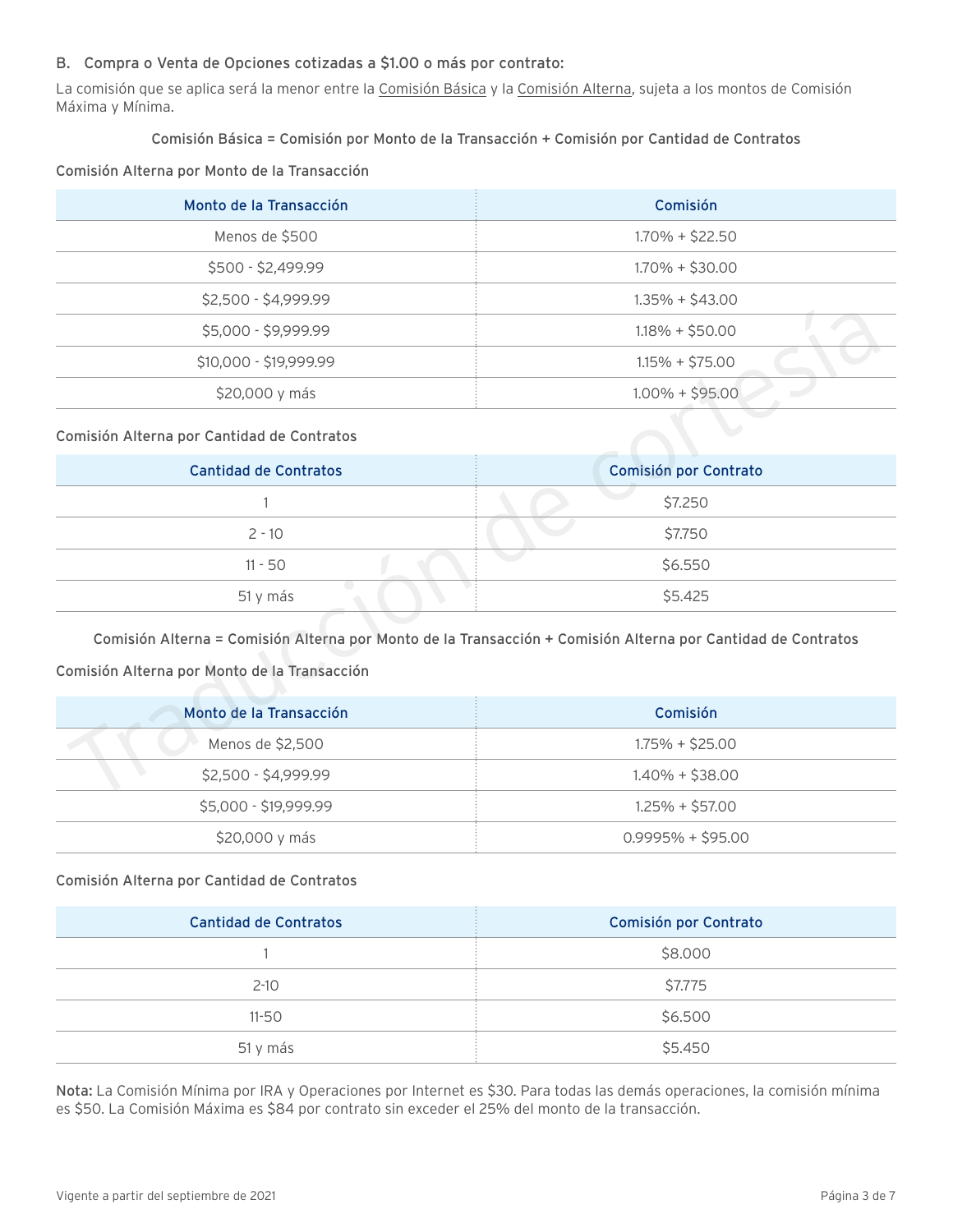### C. Ejercicio de Opciones de Acciones\*

Cuando se ejerzan o cedan contratos de opciones, se cobrarán comisiones como si las acciones subyacentes fueran compradas/vendidas a través de un ejecutivo financiero (consultar la siguiente tabla).

| Precio de la Acción en USD | Valor Total del Capital en USD | Comisión porcentual |
|----------------------------|--------------------------------|---------------------|
| Igual a \$1.00 o menos     | Todos                          | 3.00%               |
| Más de \$1.00              | $0 - 25,000$                   | 1.50%               |
|                            | 25,001 - 100,000               | 1.00%               |
|                            | 100,001 y más                  | 0.75%               |

\* Incluye las compras y ventas de acciones como resultado del ejercicio de opciones de acciones.

Los términos, las comisiones y las condiciones de cuentas, productos, programas y servicios están sujetos a cambios. Podrían aplicar comisiones adicionales. Algunas de las comisiones indicadas arriba pueden ser negociadas, exoneradas o reducidas a discreción de CPII.

Comuníquese con su ejecutivo financiero si desea más información.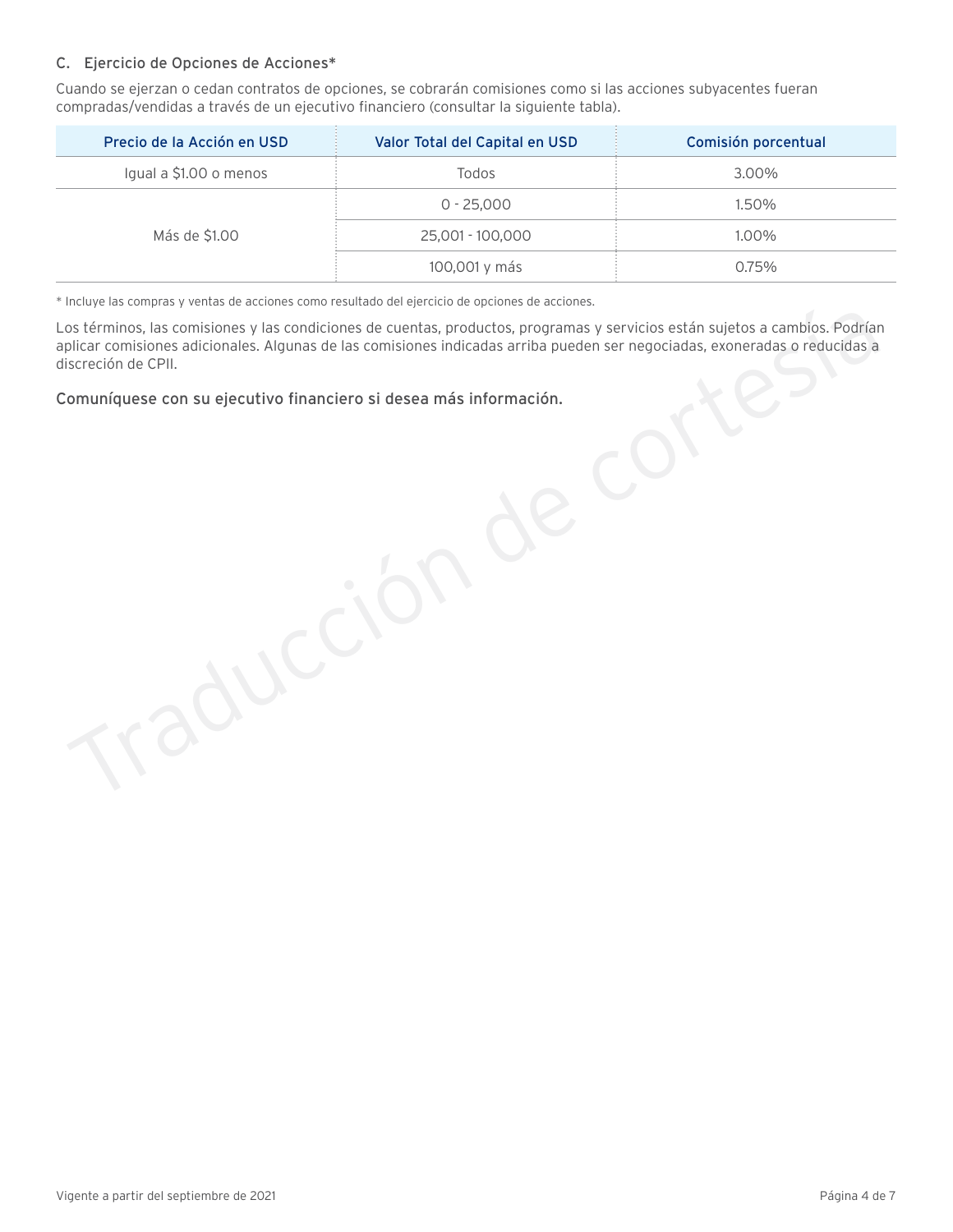### Lista de Comisiones de Renta Fija para Cliente

La siguiente es la lista de comisiones de Renta Fija. Como estas tasas pueden ser modificadas y actualizadas en el futuro, consulte la grilla actual antes de realizar una operación. Tenga presente que CGMI puede cobrar por debajo del mínimo solo en ciertas circunstancias (sujeto a negociación y supervisión interna) y puede exceder las tasas máximas de crédito de ventas indicadas solo en circunstancias muy excepcionales como, por ejemplo, casos de extrema tensión de los mercados y liquidez extremadamente limitada, y monitorea de cerca dichos casos.

| Vencimiento                                                                                                                         | C/S Mínima*                                                                                             | C/S Máxima                                  |  |  |
|-------------------------------------------------------------------------------------------------------------------------------------|---------------------------------------------------------------------------------------------------------|---------------------------------------------|--|--|
|                                                                                                                                     | Títulos del Tesoro y Títulos de Agencias (Usar la Fecha de Rescate como Tenor para los Bonos Exigibles) |                                             |  |  |
|                                                                                                                                     | Letras y Notas de Descuento (Calculadas sin el Margen de Descuento)                                     |                                             |  |  |
| $0 - 4$ meses                                                                                                                       | 1 punto básico                                                                                          | 5 puntos básicos                            |  |  |
| Más de 4 meses - 6 meses                                                                                                            | 2 puntos básicos                                                                                        | 10 puntos básicos                           |  |  |
| Más de 6 meses - 1 año                                                                                                              | 3 puntos básicos                                                                                        | 15 puntos básicos                           |  |  |
|                                                                                                                                     | <b>Bonos</b>                                                                                            |                                             |  |  |
| $0 - 1$ año                                                                                                                         | $1/8$ punto                                                                                             | 1/4 punto o 1%, el monto que sea inferior   |  |  |
| Más de 1 año - 3 años                                                                                                               | $1/8$ punto                                                                                             | 3/8 punto o 1%, el monto que sea inferior   |  |  |
| Más de 3 años - 7 años                                                                                                              | $1/8$ punto                                                                                             | 1/2 punto o 1%, el monto que sea inferior   |  |  |
| Más de 7 años - 10 años                                                                                                             | 1/8 punto                                                                                               | 3/4 punto o 1%, el monto que sea inferior   |  |  |
| Más de 10 años - 20 años                                                                                                            | $1/4$ punto                                                                                             | 1 punto o 1%, el monto que sea inferior     |  |  |
| Más de 20 años - en adelante                                                                                                        | 1/4 punto                                                                                               | 2 puntos o 1%, el monto que sea inferior    |  |  |
| Bonos Respaldados por Hipoteca, Municipales, Certificados de Depósito y Bonos Corporativos<br>(Usar la Fecha de Rescate como Tenor) |                                                                                                         |                                             |  |  |
|                                                                                                                                     | <b>Bonos</b>                                                                                            |                                             |  |  |
| $0 - 1$ año                                                                                                                         | $1/8$ punto                                                                                             | 1/4 punto o 1%, el monto que sea inferior   |  |  |
| Más de 1 año - 3 años                                                                                                               | 1/8 punto                                                                                               | 3/4 punto o 1%, el monto que sea inferior   |  |  |
| Más de 3 años - 7 años                                                                                                              | $1/4$ punto                                                                                             | 1 punto o 1%, el monto que sea inferior     |  |  |
| Más de 7 años - 10 años                                                                                                             | $1/4$ punto                                                                                             | 11/2 puntos o 1%, el monto que sea inferior |  |  |
| Más de 10 años - en adelante                                                                                                        | 1/2 punto                                                                                               | 2 puntos o 2%, el monto que sea inferior    |  |  |
| Mercados Emergentes, Internacionales y Preferentes con Par = 1000                                                                   |                                                                                                         |                                             |  |  |

| Bonos Respaldados por Hipoteca, Municipales, Certificados de Depósito y Bonos Corporativos<br>(Usar la Fecha de Rescate como Tenor)<br><b>Bonos</b> |             |                                             |
|-----------------------------------------------------------------------------------------------------------------------------------------------------|-------------|---------------------------------------------|
|                                                                                                                                                     |             |                                             |
| Más de 1 año - 3 años                                                                                                                               | $1/8$ punto | 3/4 punto o 1%, el monto que sea inferior   |
| Más de 3 años - 7 años                                                                                                                              | $1/4$ punto | 1 punto o 1%, el monto que sea inferior     |
| Más de 7 años - 10 años                                                                                                                             | $1/4$ punto | 11/2 puntos o 1%, el monto que sea inferior |
| Más de 10 años - en adelante                                                                                                                        | $1/2$ punto | 2 puntos o 2%, el monto que sea inferior    |

| Mercados Emergentes, Internacionales y Preferentes con Par = 1000 |             |                                         |
|-------------------------------------------------------------------|-------------|-----------------------------------------|
| $0 - 5$ años                                                      | $1/4$ punto | 1 punto o 2%, el monto que sea inferior |
| Más de 5 años - en adelante                                       | $1/4$ punto | 2 puntos o 2%, el monto que se inferior |

\*Sujeto a un cargo mínimo de \$10 por transacción.

### Fondos mutuos, Fondos de mercado monetario, Notas estructuradas e Inversiones alternativas

Las comisiones aplicables varían y están indicadas en los materiales de oferta y prospectos individuales.

### Cambio de divisas (FX)

A las operaciones de cambio de divisas de hasta USD 100,000 que se ingresan sistemáticamente en la plataforma de operaciones se les puede cobrar hasta 145 puntos básicos. Las comisiones también podrían variar en función de condiciones nocionales, de tenor y otras, incluido el trámite manual.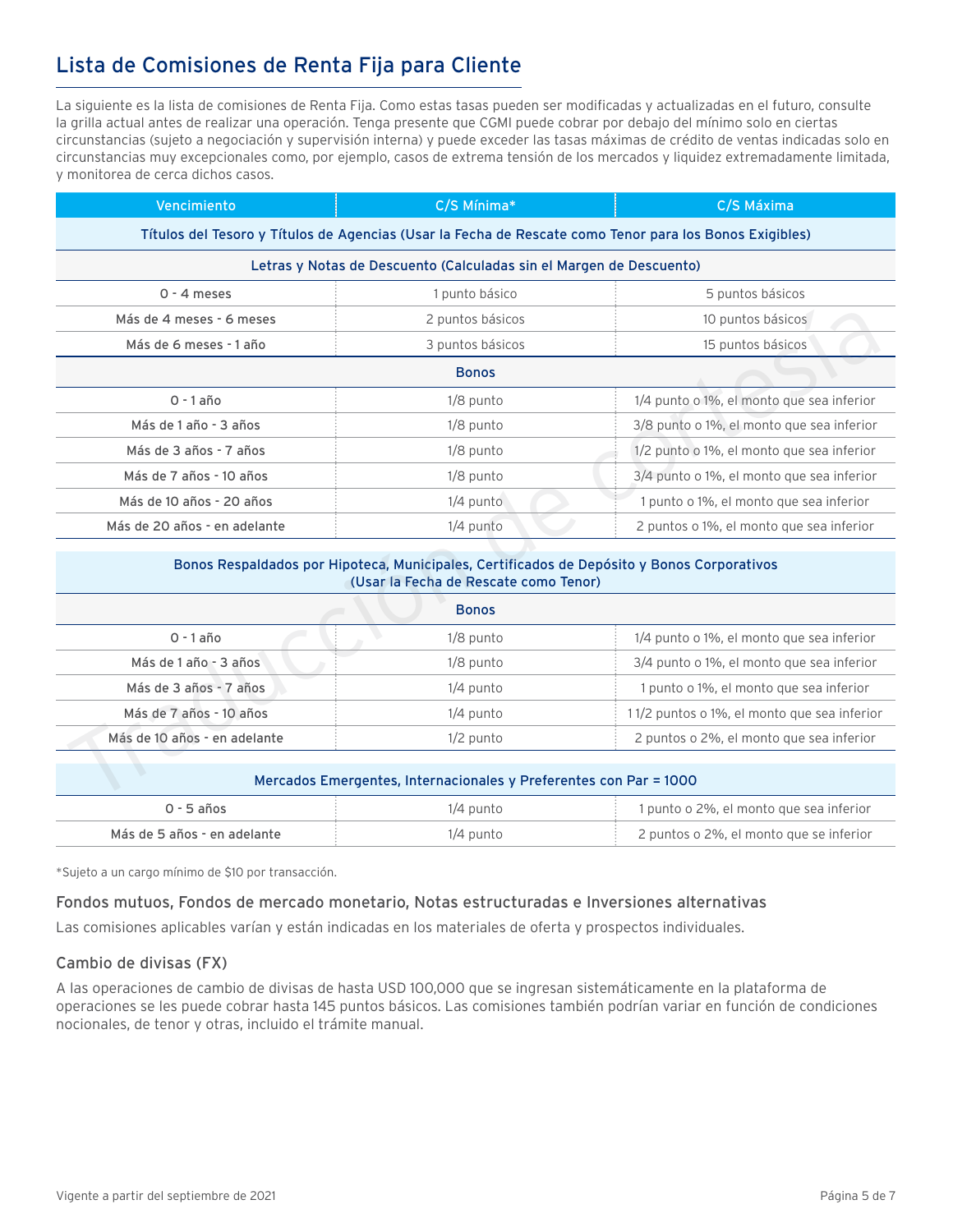### Listas de Precios de Préstamos Basados en Valores de la Regulación T para Clientes

### Costos de Préstamos No Respaldados por Valores

| Franja de Precios Regulares | Costo Total |
|-----------------------------|-------------|
| \$25,000 - \$99,999         | 4.75        |
| \$100,000 - \$499,999       | 3.50        |
| \$500,000 - \$999,999       | 2.40        |
| \$1,000,000 o más           | 2.01        |

### Costos de Préstamos de Margen

| Franja de Precios Regulares | <b>Costo Total</b> |
|-----------------------------|--------------------|
| Menos de \$10,000           | 8.25               |
| \$10,000 - \$24,999         | 7.75               |
| \$25,000 - \$49,999         | 7.25               |
| \$50,000 - \$74,999         | 6.75               |
| \$75,000 - \$99,999         | 6.25               |
| \$100,000 - \$499,999       | 5.75               |
| \$500,000 - \$999,999       | 5.25               |
| \$1,000,000 - \$4,999,999   | 5.00               |
| \$5,000,000 - \$9,999,999   | 4.75               |
| \$10,000,000 o más          | 4.25               |